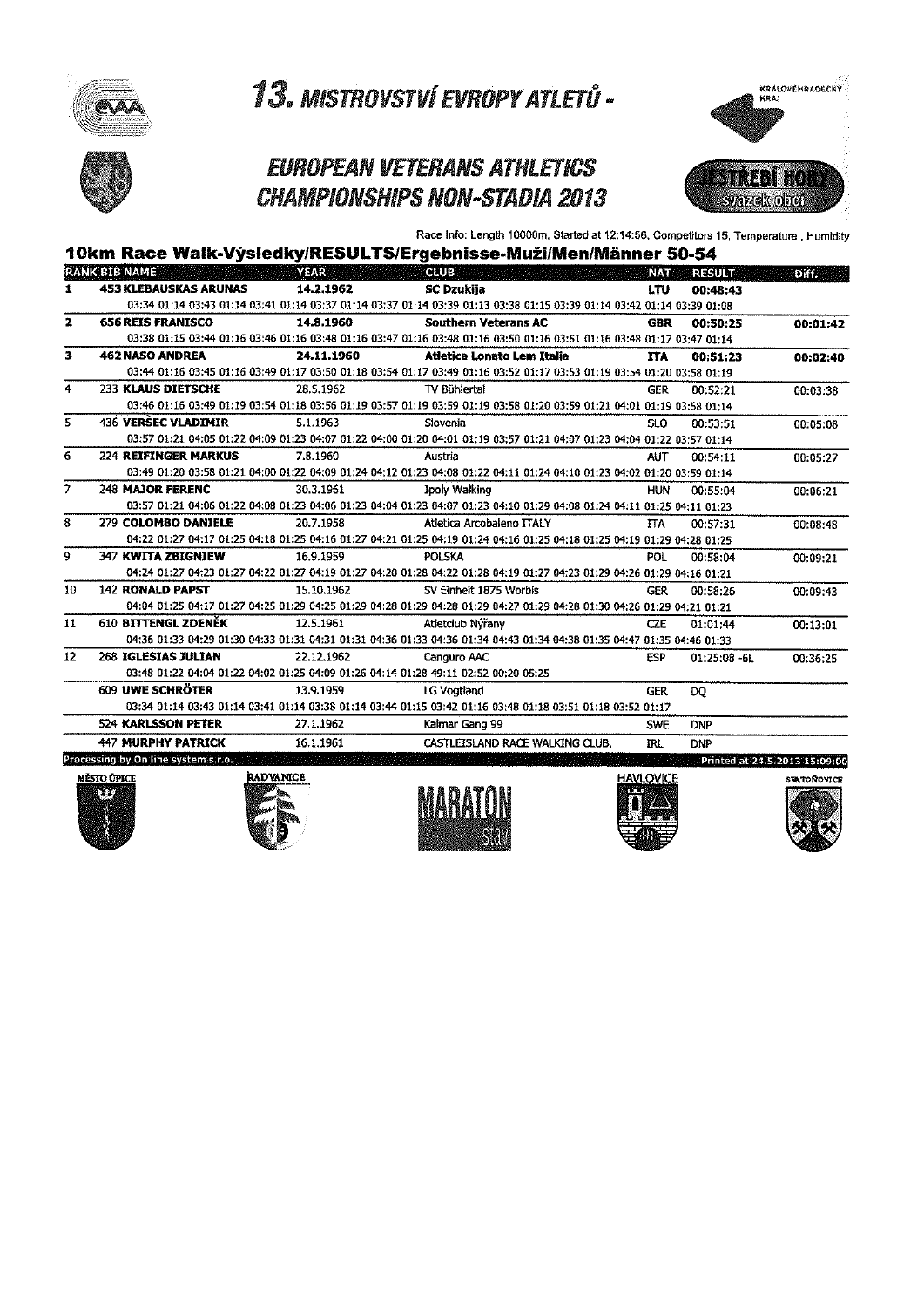



### **EUROPEAN VETERANS ATHLETICS CHAMPIONSHIPS NON-STADIA 2013**



Race Info: Length 10000m, Started at 12:14:56, Competitors 21, Temperature, Humidity

| <b>RANK BIB NAME</b><br><b>Example 2018</b> YEAR CLUB<br><b>NAT</b><br><b>RESULT</b><br><b>435 RUZZIER FABIO</b><br>21.1.1953<br>1<br><b>SLOVENIA</b><br><b>SLO</b><br>00:52:21<br>03:50 01:19 03:57 01:20 03:57 01:18 03:58 01:21 03:58 01:19 03:56 01:20 03:58 01:20 03:57 01:20 03:58 01:19 03:49 01:07<br>492 HALL JOHN<br>18.4.1949<br><b>GREAT BRITAIN &amp; NORTHERN IRELAND</b><br>GBR<br>00:54:43<br>04:04 01:22 04:03 01:21 04:03 01:21 04:02 01:21 04:05 01:22 04:05 01:23 04:08 01:23 04:11 01:24 04:10 01:24 04:11 01:24<br>93 PAVLO ZHYRKOV<br>10,4,1953<br><b>Dynamo - Fenix</b><br>UKR<br>00:55:40<br>04:02 01:25 04:17 01:26 04:14 01:24 04:12 01:24 04:10 01:24 04:12 01:24 04:10 01:21 04:10 01:22 04:07 01:17 04:19 01:20<br><b>318 KOENIS THEO</b><br>12.10.1951<br>SV de LAT<br><b>NLD</b><br>00:57:07<br>04:05 01:24 04:14 01:26 04:18 01:25 04:18 01:26 04:17 01:27 04:19 01:26 04:20 01:26 04:22 01:27 04:21 01:26 04:17 01:23<br>357 ADAM PETR<br>8.5.1950<br>SK Nove Mesto Nad Metuii<br><b>CZE</b><br>00:59:36<br>04:23 01:28 04:25 01:29 04:30 01:32 04:34 01:31 04:34 01:32 04:30 01:29 04:27 01:29 04:24 01:29 04:29 01:31 04:24 01:26<br><b>332 ANATOLII SERGIIENKO</b><br>21.9.1948<br>Ukraine Masters Athletics Team<br>UKR<br>00:59:54<br>04:56 01:36 04:39 01:33 04:38 01:33 04:33 01:31 04:33 01:29 04:31 01:28 04:20 01:24 04:19 01:27 04:20 01:26 04:19 01:16<br>237 JÜRGEN HOLD<br>28.10.1952<br><b>LG Kreis Verden</b><br><b>GER</b><br>00:59:58<br>04:25 01:30 04:31 01:31 04:35 01:32 04:31 01:31 04:32 01:32 04:28 01:31 04:28 01:39 04:25 01:29 04:25 01:30 04:30 01:33<br>355 FASANO SERGIO<br>17.2.1952<br>Atletica Avis Bra Gas<br><b>ITA</b><br>01:00:17<br>04:37 01:32 04:30 01:31 04:33 01:31 04:29 01:29 04:31 01:29 04:31 01:29 04:30 01:29 04:34 01:31 04:34 01:31 04:33 01:23<br><b>608 CERV MILOSLAV</b><br>25.9.1950<br>Atletika Polička<br>C7F<br>01:00:45<br>04:38 01:30 04:27 01:29 04:32 01:31 04:32 01:32 04:32 01:31 04:33 01:31 04:35 01:34 04:37 01:33 04:36 01:34 04:33 01:25<br><b>358 VIKTOR SHEREMET</b><br>1 3.1952<br>Fenix<br>tikR<br>01:00:50<br>04:02 01:25 04:17 01:26 04:16 01:26 04:38 01:34 04:43 01:36 04:40 01:34 04:42 01:33 04:49 01:36 04:45 01:35 04:51 01:22<br><b>363 SIEGELE JOHANN</b><br>23.11.1948<br>SVS Schwechat<br>AIT<br>01:01:10<br>04:44 01:31 04:34 01:32 04:33 01:30 04:30 01:31 04:31 01:31 04:39 01:33 04:38 01:33 04:36 01:32 04:37 01:32 04:35 01:28<br><b>544 UDO SCHAEFFER</b><br>17.12.1950<br>ASV Erfurt<br><b>GER</b><br>01:01:58<br>04:23 01:31 04:32 01:31 04:34 01:32 04:34 01:33 04:38 01:34 04:41 01:36 04:40 01:36 04:43 01:35 04:48 01:35 04:50 01:32<br>424 FORTUNATI PIERANGELO<br>14.10.1950<br>U.S.Scanzorosciate BG<br>ПA<br>01:02:34<br>04:37 01:32 04:30 01:32 04:33 01:33 04:38 01:33 04:43 01:35 04:49 01:36 04:43 01:35 04:42 01:36 04:47 01:38 04:48 01:34<br>410 WOLFGANG NEUMÜLLER<br>2.6.1949<br>Germany<br><b>GFR</b><br>01:03:41<br>04:58 01:37 04:47 01:34 04:46 01:34 04:44 01:34 04:41 01:35 04:45 01:34 04:44 01:36 04:47 01:36 04:48 01:36 04:49 01:36<br>23 KATES DAVID<br>7.11.1948<br>Veterans Athletic Club<br>GBR<br>01:05:25<br>04:57 01:38 04:52 01:39 04:51 01:39 04:50 01:38 04:53 01:38 04:53 01:38 04:54 01:38 04:56 01:38 04:58 01:38 04:58 01:39<br>373 DANIEL BROT<br>2.5.1953<br>CM Yverdon-les-Bains<br>CHE<br>01:10:26<br>05:02 01:42 05:11 01:45 05:13 01:45 05:17 01:46 05:16 01:45 05:17 01:46 05:21 01:49 05:22 01:49 05:24 01:48 05:24 01:44<br>393 KOVÁŘ ROSTISLAV<br>20.3.1951<br>AK Olomouc<br>CZE.<br>01:15:35<br>05:17 01:45 05:20 01:49 05:35 01:53 05:42 01:53 05:46 01:53 05:46 01:55 05:46 01:55 05:49 01:57 05:54 01:56 05:49 01:55<br><b>152 BERND AFFELN</b><br>3.7.1950<br>PSV Berlin<br><b>GER</b><br><b>DNP</b><br><b>655 BERZL JOSEF</b><br>11.9.1952<br>Gensportverein Regensburg<br><b>GER</b><br><b>DNP</b><br>432 JANOUŠEK JIŘÍ<br>28.11.1951<br>TJ Jiskra Otrokovice<br><b>CZE</b><br><b>DNP</b><br>429 MOROTTI GRAZIANO<br>15.1.1951<br>U.S.Quercia Rovereto<br><b>ITA</b><br><b>DNP</b><br>Printed at 24.5.2013 15:09:45 |    |  | 10km Race Walk-Výsledky/RESULTS/Ergebnisse-Muži/Men/Männer 60-64 |  |          |
|---------------------------------------------------------------------------------------------------------------------------------------------------------------------------------------------------------------------------------------------------------------------------------------------------------------------------------------------------------------------------------------------------------------------------------------------------------------------------------------------------------------------------------------------------------------------------------------------------------------------------------------------------------------------------------------------------------------------------------------------------------------------------------------------------------------------------------------------------------------------------------------------------------------------------------------------------------------------------------------------------------------------------------------------------------------------------------------------------------------------------------------------------------------------------------------------------------------------------------------------------------------------------------------------------------------------------------------------------------------------------------------------------------------------------------------------------------------------------------------------------------------------------------------------------------------------------------------------------------------------------------------------------------------------------------------------------------------------------------------------------------------------------------------------------------------------------------------------------------------------------------------------------------------------------------------------------------------------------------------------------------------------------------------------------------------------------------------------------------------------------------------------------------------------------------------------------------------------------------------------------------------------------------------------------------------------------------------------------------------------------------------------------------------------------------------------------------------------------------------------------------------------------------------------------------------------------------------------------------------------------------------------------------------------------------------------------------------------------------------------------------------------------------------------------------------------------------------------------------------------------------------------------------------------------------------------------------------------------------------------------------------------------------------------------------------------------------------------------------------------------------------------------------------------------------------------------------------------------------------------------------------------------------------------------------------------------------------------------------------------------------------------------------------------------------------------------------------------------------------------------------------------------------------------------------------------------------------------------------------------------------------------------------------------------------------------------------------------------------------------------------------------------------------------------------------------------------------------------------------------------------------------------------------------------------------------------------------------------------------------------------------------------------------------------------------------------------------------------------------|----|--|------------------------------------------------------------------|--|----------|
|                                                                                                                                                                                                                                                                                                                                                                                                                                                                                                                                                                                                                                                                                                                                                                                                                                                                                                                                                                                                                                                                                                                                                                                                                                                                                                                                                                                                                                                                                                                                                                                                                                                                                                                                                                                                                                                                                                                                                                                                                                                                                                                                                                                                                                                                                                                                                                                                                                                                                                                                                                                                                                                                                                                                                                                                                                                                                                                                                                                                                                                                                                                                                                                                                                                                                                                                                                                                                                                                                                                                                                                                                                                                                                                                                                                                                                                                                                                                                                                                                                                                                                               |    |  |                                                                  |  | Diff.    |
|                                                                                                                                                                                                                                                                                                                                                                                                                                                                                                                                                                                                                                                                                                                                                                                                                                                                                                                                                                                                                                                                                                                                                                                                                                                                                                                                                                                                                                                                                                                                                                                                                                                                                                                                                                                                                                                                                                                                                                                                                                                                                                                                                                                                                                                                                                                                                                                                                                                                                                                                                                                                                                                                                                                                                                                                                                                                                                                                                                                                                                                                                                                                                                                                                                                                                                                                                                                                                                                                                                                                                                                                                                                                                                                                                                                                                                                                                                                                                                                                                                                                                                               |    |  |                                                                  |  |          |
|                                                                                                                                                                                                                                                                                                                                                                                                                                                                                                                                                                                                                                                                                                                                                                                                                                                                                                                                                                                                                                                                                                                                                                                                                                                                                                                                                                                                                                                                                                                                                                                                                                                                                                                                                                                                                                                                                                                                                                                                                                                                                                                                                                                                                                                                                                                                                                                                                                                                                                                                                                                                                                                                                                                                                                                                                                                                                                                                                                                                                                                                                                                                                                                                                                                                                                                                                                                                                                                                                                                                                                                                                                                                                                                                                                                                                                                                                                                                                                                                                                                                                                               |    |  |                                                                  |  |          |
|                                                                                                                                                                                                                                                                                                                                                                                                                                                                                                                                                                                                                                                                                                                                                                                                                                                                                                                                                                                                                                                                                                                                                                                                                                                                                                                                                                                                                                                                                                                                                                                                                                                                                                                                                                                                                                                                                                                                                                                                                                                                                                                                                                                                                                                                                                                                                                                                                                                                                                                                                                                                                                                                                                                                                                                                                                                                                                                                                                                                                                                                                                                                                                                                                                                                                                                                                                                                                                                                                                                                                                                                                                                                                                                                                                                                                                                                                                                                                                                                                                                                                                               | 2  |  |                                                                  |  | 00:02:22 |
|                                                                                                                                                                                                                                                                                                                                                                                                                                                                                                                                                                                                                                                                                                                                                                                                                                                                                                                                                                                                                                                                                                                                                                                                                                                                                                                                                                                                                                                                                                                                                                                                                                                                                                                                                                                                                                                                                                                                                                                                                                                                                                                                                                                                                                                                                                                                                                                                                                                                                                                                                                                                                                                                                                                                                                                                                                                                                                                                                                                                                                                                                                                                                                                                                                                                                                                                                                                                                                                                                                                                                                                                                                                                                                                                                                                                                                                                                                                                                                                                                                                                                                               |    |  |                                                                  |  |          |
| 4<br>5<br>6<br>$\overline{7}$<br>8<br>9<br>10<br>11<br>12<br>13                                                                                                                                                                                                                                                                                                                                                                                                                                                                                                                                                                                                                                                                                                                                                                                                                                                                                                                                                                                                                                                                                                                                                                                                                                                                                                                                                                                                                                                                                                                                                                                                                                                                                                                                                                                                                                                                                                                                                                                                                                                                                                                                                                                                                                                                                                                                                                                                                                                                                                                                                                                                                                                                                                                                                                                                                                                                                                                                                                                                                                                                                                                                                                                                                                                                                                                                                                                                                                                                                                                                                                                                                                                                                                                                                                                                                                                                                                                                                                                                                                               | 3  |  |                                                                  |  | 00:03:18 |
|                                                                                                                                                                                                                                                                                                                                                                                                                                                                                                                                                                                                                                                                                                                                                                                                                                                                                                                                                                                                                                                                                                                                                                                                                                                                                                                                                                                                                                                                                                                                                                                                                                                                                                                                                                                                                                                                                                                                                                                                                                                                                                                                                                                                                                                                                                                                                                                                                                                                                                                                                                                                                                                                                                                                                                                                                                                                                                                                                                                                                                                                                                                                                                                                                                                                                                                                                                                                                                                                                                                                                                                                                                                                                                                                                                                                                                                                                                                                                                                                                                                                                                               |    |  |                                                                  |  |          |
|                                                                                                                                                                                                                                                                                                                                                                                                                                                                                                                                                                                                                                                                                                                                                                                                                                                                                                                                                                                                                                                                                                                                                                                                                                                                                                                                                                                                                                                                                                                                                                                                                                                                                                                                                                                                                                                                                                                                                                                                                                                                                                                                                                                                                                                                                                                                                                                                                                                                                                                                                                                                                                                                                                                                                                                                                                                                                                                                                                                                                                                                                                                                                                                                                                                                                                                                                                                                                                                                                                                                                                                                                                                                                                                                                                                                                                                                                                                                                                                                                                                                                                               |    |  |                                                                  |  | 00:04:45 |
|                                                                                                                                                                                                                                                                                                                                                                                                                                                                                                                                                                                                                                                                                                                                                                                                                                                                                                                                                                                                                                                                                                                                                                                                                                                                                                                                                                                                                                                                                                                                                                                                                                                                                                                                                                                                                                                                                                                                                                                                                                                                                                                                                                                                                                                                                                                                                                                                                                                                                                                                                                                                                                                                                                                                                                                                                                                                                                                                                                                                                                                                                                                                                                                                                                                                                                                                                                                                                                                                                                                                                                                                                                                                                                                                                                                                                                                                                                                                                                                                                                                                                                               |    |  |                                                                  |  |          |
|                                                                                                                                                                                                                                                                                                                                                                                                                                                                                                                                                                                                                                                                                                                                                                                                                                                                                                                                                                                                                                                                                                                                                                                                                                                                                                                                                                                                                                                                                                                                                                                                                                                                                                                                                                                                                                                                                                                                                                                                                                                                                                                                                                                                                                                                                                                                                                                                                                                                                                                                                                                                                                                                                                                                                                                                                                                                                                                                                                                                                                                                                                                                                                                                                                                                                                                                                                                                                                                                                                                                                                                                                                                                                                                                                                                                                                                                                                                                                                                                                                                                                                               |    |  |                                                                  |  | 00:07:14 |
|                                                                                                                                                                                                                                                                                                                                                                                                                                                                                                                                                                                                                                                                                                                                                                                                                                                                                                                                                                                                                                                                                                                                                                                                                                                                                                                                                                                                                                                                                                                                                                                                                                                                                                                                                                                                                                                                                                                                                                                                                                                                                                                                                                                                                                                                                                                                                                                                                                                                                                                                                                                                                                                                                                                                                                                                                                                                                                                                                                                                                                                                                                                                                                                                                                                                                                                                                                                                                                                                                                                                                                                                                                                                                                                                                                                                                                                                                                                                                                                                                                                                                                               |    |  |                                                                  |  |          |
|                                                                                                                                                                                                                                                                                                                                                                                                                                                                                                                                                                                                                                                                                                                                                                                                                                                                                                                                                                                                                                                                                                                                                                                                                                                                                                                                                                                                                                                                                                                                                                                                                                                                                                                                                                                                                                                                                                                                                                                                                                                                                                                                                                                                                                                                                                                                                                                                                                                                                                                                                                                                                                                                                                                                                                                                                                                                                                                                                                                                                                                                                                                                                                                                                                                                                                                                                                                                                                                                                                                                                                                                                                                                                                                                                                                                                                                                                                                                                                                                                                                                                                               |    |  |                                                                  |  | 00:07:33 |
|                                                                                                                                                                                                                                                                                                                                                                                                                                                                                                                                                                                                                                                                                                                                                                                                                                                                                                                                                                                                                                                                                                                                                                                                                                                                                                                                                                                                                                                                                                                                                                                                                                                                                                                                                                                                                                                                                                                                                                                                                                                                                                                                                                                                                                                                                                                                                                                                                                                                                                                                                                                                                                                                                                                                                                                                                                                                                                                                                                                                                                                                                                                                                                                                                                                                                                                                                                                                                                                                                                                                                                                                                                                                                                                                                                                                                                                                                                                                                                                                                                                                                                               |    |  |                                                                  |  |          |
|                                                                                                                                                                                                                                                                                                                                                                                                                                                                                                                                                                                                                                                                                                                                                                                                                                                                                                                                                                                                                                                                                                                                                                                                                                                                                                                                                                                                                                                                                                                                                                                                                                                                                                                                                                                                                                                                                                                                                                                                                                                                                                                                                                                                                                                                                                                                                                                                                                                                                                                                                                                                                                                                                                                                                                                                                                                                                                                                                                                                                                                                                                                                                                                                                                                                                                                                                                                                                                                                                                                                                                                                                                                                                                                                                                                                                                                                                                                                                                                                                                                                                                               |    |  |                                                                  |  | 00:07:36 |
|                                                                                                                                                                                                                                                                                                                                                                                                                                                                                                                                                                                                                                                                                                                                                                                                                                                                                                                                                                                                                                                                                                                                                                                                                                                                                                                                                                                                                                                                                                                                                                                                                                                                                                                                                                                                                                                                                                                                                                                                                                                                                                                                                                                                                                                                                                                                                                                                                                                                                                                                                                                                                                                                                                                                                                                                                                                                                                                                                                                                                                                                                                                                                                                                                                                                                                                                                                                                                                                                                                                                                                                                                                                                                                                                                                                                                                                                                                                                                                                                                                                                                                               |    |  |                                                                  |  |          |
|                                                                                                                                                                                                                                                                                                                                                                                                                                                                                                                                                                                                                                                                                                                                                                                                                                                                                                                                                                                                                                                                                                                                                                                                                                                                                                                                                                                                                                                                                                                                                                                                                                                                                                                                                                                                                                                                                                                                                                                                                                                                                                                                                                                                                                                                                                                                                                                                                                                                                                                                                                                                                                                                                                                                                                                                                                                                                                                                                                                                                                                                                                                                                                                                                                                                                                                                                                                                                                                                                                                                                                                                                                                                                                                                                                                                                                                                                                                                                                                                                                                                                                               |    |  |                                                                  |  | 00:07:55 |
|                                                                                                                                                                                                                                                                                                                                                                                                                                                                                                                                                                                                                                                                                                                                                                                                                                                                                                                                                                                                                                                                                                                                                                                                                                                                                                                                                                                                                                                                                                                                                                                                                                                                                                                                                                                                                                                                                                                                                                                                                                                                                                                                                                                                                                                                                                                                                                                                                                                                                                                                                                                                                                                                                                                                                                                                                                                                                                                                                                                                                                                                                                                                                                                                                                                                                                                                                                                                                                                                                                                                                                                                                                                                                                                                                                                                                                                                                                                                                                                                                                                                                                               |    |  |                                                                  |  |          |
|                                                                                                                                                                                                                                                                                                                                                                                                                                                                                                                                                                                                                                                                                                                                                                                                                                                                                                                                                                                                                                                                                                                                                                                                                                                                                                                                                                                                                                                                                                                                                                                                                                                                                                                                                                                                                                                                                                                                                                                                                                                                                                                                                                                                                                                                                                                                                                                                                                                                                                                                                                                                                                                                                                                                                                                                                                                                                                                                                                                                                                                                                                                                                                                                                                                                                                                                                                                                                                                                                                                                                                                                                                                                                                                                                                                                                                                                                                                                                                                                                                                                                                               |    |  |                                                                  |  | 00:08:23 |
|                                                                                                                                                                                                                                                                                                                                                                                                                                                                                                                                                                                                                                                                                                                                                                                                                                                                                                                                                                                                                                                                                                                                                                                                                                                                                                                                                                                                                                                                                                                                                                                                                                                                                                                                                                                                                                                                                                                                                                                                                                                                                                                                                                                                                                                                                                                                                                                                                                                                                                                                                                                                                                                                                                                                                                                                                                                                                                                                                                                                                                                                                                                                                                                                                                                                                                                                                                                                                                                                                                                                                                                                                                                                                                                                                                                                                                                                                                                                                                                                                                                                                                               |    |  |                                                                  |  |          |
|                                                                                                                                                                                                                                                                                                                                                                                                                                                                                                                                                                                                                                                                                                                                                                                                                                                                                                                                                                                                                                                                                                                                                                                                                                                                                                                                                                                                                                                                                                                                                                                                                                                                                                                                                                                                                                                                                                                                                                                                                                                                                                                                                                                                                                                                                                                                                                                                                                                                                                                                                                                                                                                                                                                                                                                                                                                                                                                                                                                                                                                                                                                                                                                                                                                                                                                                                                                                                                                                                                                                                                                                                                                                                                                                                                                                                                                                                                                                                                                                                                                                                                               |    |  |                                                                  |  | 00:08:28 |
|                                                                                                                                                                                                                                                                                                                                                                                                                                                                                                                                                                                                                                                                                                                                                                                                                                                                                                                                                                                                                                                                                                                                                                                                                                                                                                                                                                                                                                                                                                                                                                                                                                                                                                                                                                                                                                                                                                                                                                                                                                                                                                                                                                                                                                                                                                                                                                                                                                                                                                                                                                                                                                                                                                                                                                                                                                                                                                                                                                                                                                                                                                                                                                                                                                                                                                                                                                                                                                                                                                                                                                                                                                                                                                                                                                                                                                                                                                                                                                                                                                                                                                               |    |  |                                                                  |  |          |
|                                                                                                                                                                                                                                                                                                                                                                                                                                                                                                                                                                                                                                                                                                                                                                                                                                                                                                                                                                                                                                                                                                                                                                                                                                                                                                                                                                                                                                                                                                                                                                                                                                                                                                                                                                                                                                                                                                                                                                                                                                                                                                                                                                                                                                                                                                                                                                                                                                                                                                                                                                                                                                                                                                                                                                                                                                                                                                                                                                                                                                                                                                                                                                                                                                                                                                                                                                                                                                                                                                                                                                                                                                                                                                                                                                                                                                                                                                                                                                                                                                                                                                               |    |  |                                                                  |  | 00:08:48 |
|                                                                                                                                                                                                                                                                                                                                                                                                                                                                                                                                                                                                                                                                                                                                                                                                                                                                                                                                                                                                                                                                                                                                                                                                                                                                                                                                                                                                                                                                                                                                                                                                                                                                                                                                                                                                                                                                                                                                                                                                                                                                                                                                                                                                                                                                                                                                                                                                                                                                                                                                                                                                                                                                                                                                                                                                                                                                                                                                                                                                                                                                                                                                                                                                                                                                                                                                                                                                                                                                                                                                                                                                                                                                                                                                                                                                                                                                                                                                                                                                                                                                                                               |    |  |                                                                  |  |          |
|                                                                                                                                                                                                                                                                                                                                                                                                                                                                                                                                                                                                                                                                                                                                                                                                                                                                                                                                                                                                                                                                                                                                                                                                                                                                                                                                                                                                                                                                                                                                                                                                                                                                                                                                                                                                                                                                                                                                                                                                                                                                                                                                                                                                                                                                                                                                                                                                                                                                                                                                                                                                                                                                                                                                                                                                                                                                                                                                                                                                                                                                                                                                                                                                                                                                                                                                                                                                                                                                                                                                                                                                                                                                                                                                                                                                                                                                                                                                                                                                                                                                                                               |    |  |                                                                  |  | 00:09:36 |
|                                                                                                                                                                                                                                                                                                                                                                                                                                                                                                                                                                                                                                                                                                                                                                                                                                                                                                                                                                                                                                                                                                                                                                                                                                                                                                                                                                                                                                                                                                                                                                                                                                                                                                                                                                                                                                                                                                                                                                                                                                                                                                                                                                                                                                                                                                                                                                                                                                                                                                                                                                                                                                                                                                                                                                                                                                                                                                                                                                                                                                                                                                                                                                                                                                                                                                                                                                                                                                                                                                                                                                                                                                                                                                                                                                                                                                                                                                                                                                                                                                                                                                               |    |  |                                                                  |  |          |
|                                                                                                                                                                                                                                                                                                                                                                                                                                                                                                                                                                                                                                                                                                                                                                                                                                                                                                                                                                                                                                                                                                                                                                                                                                                                                                                                                                                                                                                                                                                                                                                                                                                                                                                                                                                                                                                                                                                                                                                                                                                                                                                                                                                                                                                                                                                                                                                                                                                                                                                                                                                                                                                                                                                                                                                                                                                                                                                                                                                                                                                                                                                                                                                                                                                                                                                                                                                                                                                                                                                                                                                                                                                                                                                                                                                                                                                                                                                                                                                                                                                                                                               |    |  |                                                                  |  | 00:10:12 |
|                                                                                                                                                                                                                                                                                                                                                                                                                                                                                                                                                                                                                                                                                                                                                                                                                                                                                                                                                                                                                                                                                                                                                                                                                                                                                                                                                                                                                                                                                                                                                                                                                                                                                                                                                                                                                                                                                                                                                                                                                                                                                                                                                                                                                                                                                                                                                                                                                                                                                                                                                                                                                                                                                                                                                                                                                                                                                                                                                                                                                                                                                                                                                                                                                                                                                                                                                                                                                                                                                                                                                                                                                                                                                                                                                                                                                                                                                                                                                                                                                                                                                                               |    |  |                                                                  |  |          |
| 15<br>16<br>17<br>Processing by On line system s.r.o.                                                                                                                                                                                                                                                                                                                                                                                                                                                                                                                                                                                                                                                                                                                                                                                                                                                                                                                                                                                                                                                                                                                                                                                                                                                                                                                                                                                                                                                                                                                                                                                                                                                                                                                                                                                                                                                                                                                                                                                                                                                                                                                                                                                                                                                                                                                                                                                                                                                                                                                                                                                                                                                                                                                                                                                                                                                                                                                                                                                                                                                                                                                                                                                                                                                                                                                                                                                                                                                                                                                                                                                                                                                                                                                                                                                                                                                                                                                                                                                                                                                         | 14 |  |                                                                  |  | 00:11:19 |
|                                                                                                                                                                                                                                                                                                                                                                                                                                                                                                                                                                                                                                                                                                                                                                                                                                                                                                                                                                                                                                                                                                                                                                                                                                                                                                                                                                                                                                                                                                                                                                                                                                                                                                                                                                                                                                                                                                                                                                                                                                                                                                                                                                                                                                                                                                                                                                                                                                                                                                                                                                                                                                                                                                                                                                                                                                                                                                                                                                                                                                                                                                                                                                                                                                                                                                                                                                                                                                                                                                                                                                                                                                                                                                                                                                                                                                                                                                                                                                                                                                                                                                               |    |  |                                                                  |  |          |
|                                                                                                                                                                                                                                                                                                                                                                                                                                                                                                                                                                                                                                                                                                                                                                                                                                                                                                                                                                                                                                                                                                                                                                                                                                                                                                                                                                                                                                                                                                                                                                                                                                                                                                                                                                                                                                                                                                                                                                                                                                                                                                                                                                                                                                                                                                                                                                                                                                                                                                                                                                                                                                                                                                                                                                                                                                                                                                                                                                                                                                                                                                                                                                                                                                                                                                                                                                                                                                                                                                                                                                                                                                                                                                                                                                                                                                                                                                                                                                                                                                                                                                               |    |  |                                                                  |  | 00:13:03 |
|                                                                                                                                                                                                                                                                                                                                                                                                                                                                                                                                                                                                                                                                                                                                                                                                                                                                                                                                                                                                                                                                                                                                                                                                                                                                                                                                                                                                                                                                                                                                                                                                                                                                                                                                                                                                                                                                                                                                                                                                                                                                                                                                                                                                                                                                                                                                                                                                                                                                                                                                                                                                                                                                                                                                                                                                                                                                                                                                                                                                                                                                                                                                                                                                                                                                                                                                                                                                                                                                                                                                                                                                                                                                                                                                                                                                                                                                                                                                                                                                                                                                                                               |    |  |                                                                  |  |          |
|                                                                                                                                                                                                                                                                                                                                                                                                                                                                                                                                                                                                                                                                                                                                                                                                                                                                                                                                                                                                                                                                                                                                                                                                                                                                                                                                                                                                                                                                                                                                                                                                                                                                                                                                                                                                                                                                                                                                                                                                                                                                                                                                                                                                                                                                                                                                                                                                                                                                                                                                                                                                                                                                                                                                                                                                                                                                                                                                                                                                                                                                                                                                                                                                                                                                                                                                                                                                                                                                                                                                                                                                                                                                                                                                                                                                                                                                                                                                                                                                                                                                                                               |    |  |                                                                  |  | 00:18:04 |
|                                                                                                                                                                                                                                                                                                                                                                                                                                                                                                                                                                                                                                                                                                                                                                                                                                                                                                                                                                                                                                                                                                                                                                                                                                                                                                                                                                                                                                                                                                                                                                                                                                                                                                                                                                                                                                                                                                                                                                                                                                                                                                                                                                                                                                                                                                                                                                                                                                                                                                                                                                                                                                                                                                                                                                                                                                                                                                                                                                                                                                                                                                                                                                                                                                                                                                                                                                                                                                                                                                                                                                                                                                                                                                                                                                                                                                                                                                                                                                                                                                                                                                               |    |  |                                                                  |  |          |
|                                                                                                                                                                                                                                                                                                                                                                                                                                                                                                                                                                                                                                                                                                                                                                                                                                                                                                                                                                                                                                                                                                                                                                                                                                                                                                                                                                                                                                                                                                                                                                                                                                                                                                                                                                                                                                                                                                                                                                                                                                                                                                                                                                                                                                                                                                                                                                                                                                                                                                                                                                                                                                                                                                                                                                                                                                                                                                                                                                                                                                                                                                                                                                                                                                                                                                                                                                                                                                                                                                                                                                                                                                                                                                                                                                                                                                                                                                                                                                                                                                                                                                               |    |  |                                                                  |  | 00:23:13 |
|                                                                                                                                                                                                                                                                                                                                                                                                                                                                                                                                                                                                                                                                                                                                                                                                                                                                                                                                                                                                                                                                                                                                                                                                                                                                                                                                                                                                                                                                                                                                                                                                                                                                                                                                                                                                                                                                                                                                                                                                                                                                                                                                                                                                                                                                                                                                                                                                                                                                                                                                                                                                                                                                                                                                                                                                                                                                                                                                                                                                                                                                                                                                                                                                                                                                                                                                                                                                                                                                                                                                                                                                                                                                                                                                                                                                                                                                                                                                                                                                                                                                                                               |    |  |                                                                  |  |          |
|                                                                                                                                                                                                                                                                                                                                                                                                                                                                                                                                                                                                                                                                                                                                                                                                                                                                                                                                                                                                                                                                                                                                                                                                                                                                                                                                                                                                                                                                                                                                                                                                                                                                                                                                                                                                                                                                                                                                                                                                                                                                                                                                                                                                                                                                                                                                                                                                                                                                                                                                                                                                                                                                                                                                                                                                                                                                                                                                                                                                                                                                                                                                                                                                                                                                                                                                                                                                                                                                                                                                                                                                                                                                                                                                                                                                                                                                                                                                                                                                                                                                                                               |    |  |                                                                  |  |          |
|                                                                                                                                                                                                                                                                                                                                                                                                                                                                                                                                                                                                                                                                                                                                                                                                                                                                                                                                                                                                                                                                                                                                                                                                                                                                                                                                                                                                                                                                                                                                                                                                                                                                                                                                                                                                                                                                                                                                                                                                                                                                                                                                                                                                                                                                                                                                                                                                                                                                                                                                                                                                                                                                                                                                                                                                                                                                                                                                                                                                                                                                                                                                                                                                                                                                                                                                                                                                                                                                                                                                                                                                                                                                                                                                                                                                                                                                                                                                                                                                                                                                                                               |    |  |                                                                  |  |          |
|                                                                                                                                                                                                                                                                                                                                                                                                                                                                                                                                                                                                                                                                                                                                                                                                                                                                                                                                                                                                                                                                                                                                                                                                                                                                                                                                                                                                                                                                                                                                                                                                                                                                                                                                                                                                                                                                                                                                                                                                                                                                                                                                                                                                                                                                                                                                                                                                                                                                                                                                                                                                                                                                                                                                                                                                                                                                                                                                                                                                                                                                                                                                                                                                                                                                                                                                                                                                                                                                                                                                                                                                                                                                                                                                                                                                                                                                                                                                                                                                                                                                                                               |    |  |                                                                  |  |          |
|                                                                                                                                                                                                                                                                                                                                                                                                                                                                                                                                                                                                                                                                                                                                                                                                                                                                                                                                                                                                                                                                                                                                                                                                                                                                                                                                                                                                                                                                                                                                                                                                                                                                                                                                                                                                                                                                                                                                                                                                                                                                                                                                                                                                                                                                                                                                                                                                                                                                                                                                                                                                                                                                                                                                                                                                                                                                                                                                                                                                                                                                                                                                                                                                                                                                                                                                                                                                                                                                                                                                                                                                                                                                                                                                                                                                                                                                                                                                                                                                                                                                                                               |    |  |                                                                  |  |          |
|                                                                                                                                                                                                                                                                                                                                                                                                                                                                                                                                                                                                                                                                                                                                                                                                                                                                                                                                                                                                                                                                                                                                                                                                                                                                                                                                                                                                                                                                                                                                                                                                                                                                                                                                                                                                                                                                                                                                                                                                                                                                                                                                                                                                                                                                                                                                                                                                                                                                                                                                                                                                                                                                                                                                                                                                                                                                                                                                                                                                                                                                                                                                                                                                                                                                                                                                                                                                                                                                                                                                                                                                                                                                                                                                                                                                                                                                                                                                                                                                                                                                                                               |    |  |                                                                  |  |          |

#### Processing by On line system s.r.o.









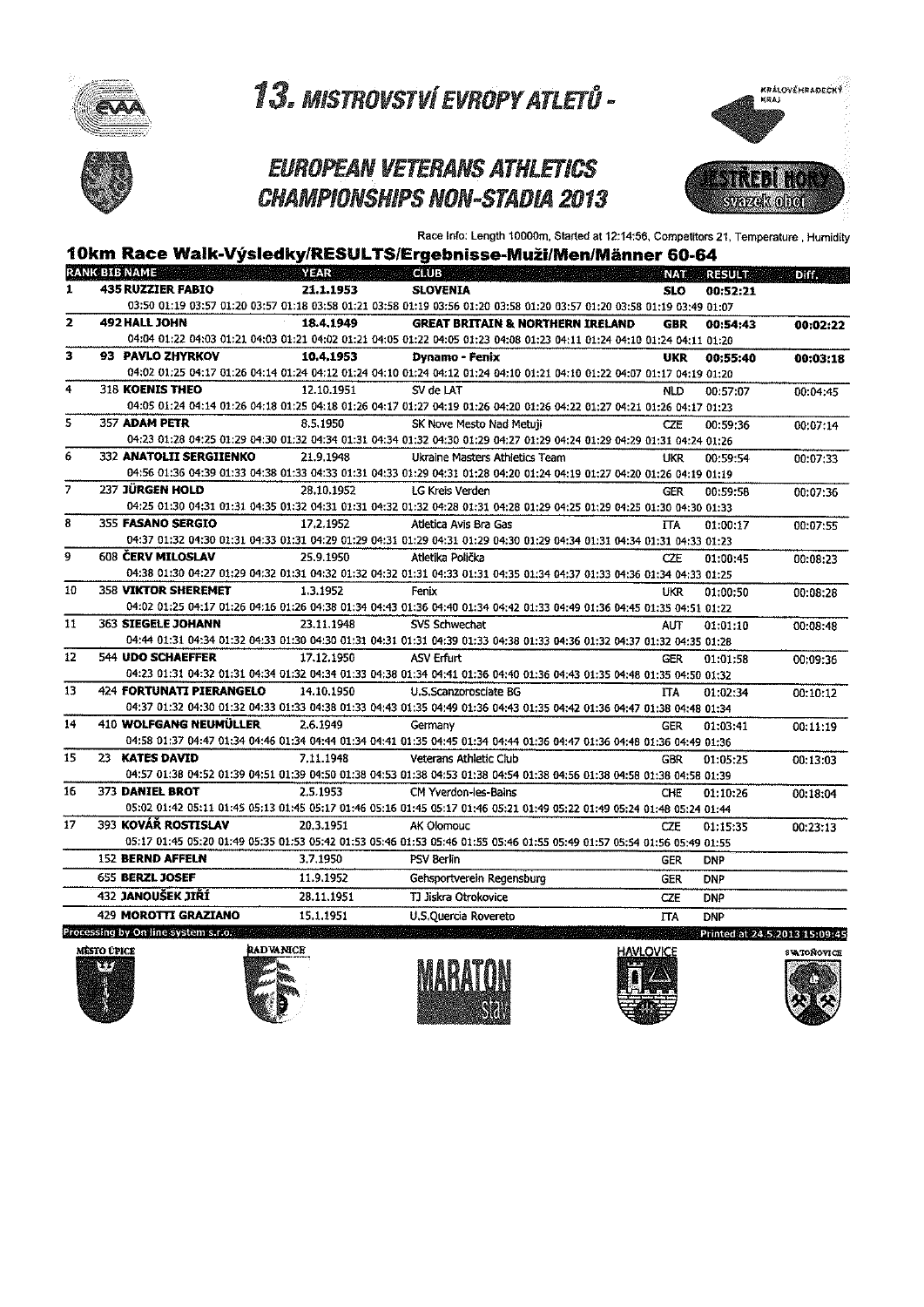

### **EUROPEAN VETERANS ATHLETICS CHAMPIONSHIPS NON-STADIA 2013**



Race Info: Length 30000m, Started at 10:01:18, Competitors 12, Temperature , Humidity

|                |                             |                                                             | 30km Road Walk-Výsledky/RESULTS/Ergebnisse-Muži/Men/Männer 50-54                                                        |            |               |          |
|----------------|-----------------------------|-------------------------------------------------------------|-------------------------------------------------------------------------------------------------------------------------|------------|---------------|----------|
|                | <b>RANK BIB NAME</b>        | <b>YEAR</b>                                                 | <b>CLUB</b>                                                                                                             | <b>NAT</b> | <b>RESULT</b> | Diff.    |
| 1.             | <b>609 UWE SCHRÖTER</b>     | 13.9.1959                                                   | <b>LG Vogtland</b>                                                                                                      | <b>GER</b> | 02:39:57      |          |
|                |                             |                                                             | 02:08 08:24 02:07 08:15 02:08 08:12 02:09 08:15 02:09 08:20 02:10 08:23 02:09 08:21 02:10 08:24 02:12 08:28 02:14 08:29 |            |               |          |
|                |                             | 02:14 08:32 02:15 08:39 02:16 08:48 02:18 08:50 02:18 08:40 |                                                                                                                         |            |               |          |
| $\overline{2}$ | <b>656 REIS FRANISCO</b>    | 14.8.1960                                                   | <b>Southern Veterans AC</b>                                                                                             | <b>GBR</b> | 02:44:34      | 00:04:37 |
|                |                             |                                                             | 02:11 08:34 02:13 08:29 02:14 08:34 02:15 08:37 02:17 08:54 02:20 08:46 02:20 08:32 02:12 08:29 02:19 08:35 02:14 08:35 |            |               |          |
|                |                             | 02:14 08:35 02:18 08:48 02:17 08:48 02:19 09:02 02:21 09:12 |                                                                                                                         |            |               |          |
| 3              | <b>268 IGLESIAS JULIAN</b>  | 22.12.1962                                                  | <b>Canguro AAC</b>                                                                                                      | <b>ESP</b> | 02:54:43      | 00:14:45 |
|                |                             |                                                             | 02:04 08:30 02:15 08:40 02:16 08:47 02:19 09:00 02:21 09:05 02:22 09:14 02:24 09:20 02:28 09:22 02:23 09:05 02:22 09:06 |            |               |          |
|                |                             | 02:24 09:26 02:31 09:40 02:31 10:00 02:38 10:12 02:33 09:25 |                                                                                                                         |            |               |          |
| 4              | 248 MAJOR FERENC            | 30.3.1961                                                   | Ipoly Walking                                                                                                           | <b>HUN</b> | 02:55:33      | 00:15:35 |
|                |                             |                                                             | 02:20 09:02 02:22 09:13 02:25 09:11 02:24 09:08 02:23 09:11 02:25 09:18 02:26 09:16 02:27 09:26 02:26 09:21 02:27 09:23 |            |               |          |
|                |                             | 02:27 09:17 02:27 09:13 02:26 09:10 02:27 09:29 02:30 09:33 |                                                                                                                         |            |               |          |
| 5              | 436 VERŠEC VLADIMIR         | 5.1.1963                                                    | Slovenia                                                                                                                | <b>SVN</b> | 02:57:55      | 00:17:57 |
|                |                             |                                                             | 02:23 09:16 02:25 09:13 02:24 09:07 02:24 09:07 02:23 09:16 02:26 09:17 02:25 09:21 02:26 09:24 02:26 09:19 02:26 09:21 |            |               |          |
|                |                             | 02:26 09:23 02:26 09:31 02:31 09:55 02:37 10:17 02:37 09:23 |                                                                                                                         |            |               |          |
| 6              | <b>462 NASO ANDREA</b>      | 24.11.1960                                                  | Atletica Lonato Lem Italia                                                                                              | ITA        | 03:07:25      | 00:27:27 |
|                |                             |                                                             | 02:22 09:04 02:21 09:30 02:17 08:59 02:25 09:06 02:25 09:10 02:25 09:19 02:26 09:26 02:38 10:05 02:44 11:00 03:03 10:30 |            |               |          |
|                |                             | 02:42 10:32 02:32 09:58 02:35 10:24 03:25 10:51 01:58 11:13 |                                                                                                                         |            |               |          |
| 7              | <b>224 REIFINGER MARKUS</b> | 7.8.1960                                                    | Austria                                                                                                                 | AUT        | 03:10:00      | 00:30:03 |
|                |                             |                                                             | 02:17 09:03 02:24 09:13 02:25 09:11 02:24 09:08 02:23 09:11 02:25 09:18 02:26 09:17 02:26 09:35 02:36 10:12 02:42 10:29 |            |               |          |
|                |                             | 02:44 10:51 02:55 11:32 02:51 13:51 02:39 10:12 02:45 10:35 |                                                                                                                         |            |               |          |
| 8              | 279 COLOMBO DANIELE         | 20.7.1958                                                   | Atletica Arcobaleno ITALY                                                                                               | ITA        | 03:11:55      | 00:31:57 |
|                |                             | 02:35 10:35 02:46 10:58 02:50 11:08 02:55 11:22 02:55 11:22 | 02:40 09:56 02:32 09:43 02:29 09:31 02:28 09:31 02:29 09:33 02:28 09:28 02:27 09:37 02:28 09:53 02:31 10:12 02:33 10:00 |            |               |          |
|                |                             |                                                             |                                                                                                                         |            |               |          |
| 9              | 347 KWITA ZBIGNIEW          | 16.9.1959                                                   | <b>POLSKA</b>                                                                                                           | <b>POL</b> | 03:23:10      | 00:43:12 |
|                |                             | 02:54 11:03 02:57 11:40 03:18 12:32 03:14 12:27 03:18 12:13 | 02:35 10:03 02:36 09:54 02:35 09:54 02:35 09:55 02:32 09:49 02:37 10:02 02:37 10:10 02:40 10:18 02:45 10:30 02:45 10:42 |            |               |          |
|                | <b>142 RONALD PAPST</b>     |                                                             |                                                                                                                         |            | <b>DNF</b>    |          |
|                |                             | 15.10.1962                                                  | SV Einheit 1875 Worbis                                                                                                  | <b>GER</b> |               |          |
|                |                             |                                                             | 02:41 10:01 02:32 09:53 02:36 09:54 02:35 10:01 02:37 09:56 02:38 10:03 02:38 10:12 02:39 10:16 02:42 10:22 02:43 10:28 |            |               |          |
|                | 233 KLAUS DIETSCHE          | 28.5.1962                                                   | TV Bühlertal                                                                                                            | <b>GER</b> | <b>DNF</b>    |          |
|                | 02:23                       |                                                             | 02:23 09:00 02:22 09:13 02:25 09:10 02:25 08:58 02:20 08:52 02:19 08:51 02:17 08:47 02:15 08:51 02:22 09:05 02:23 09:06 |            |               |          |
|                | <b>447 MURPHY PATRICK</b>   |                                                             |                                                                                                                         |            | <b>DNP</b>    |          |
|                |                             | 16.1.1961                                                   | CASTLEISLAND RACE WALKING CLUB.                                                                                         | IRL        |               |          |